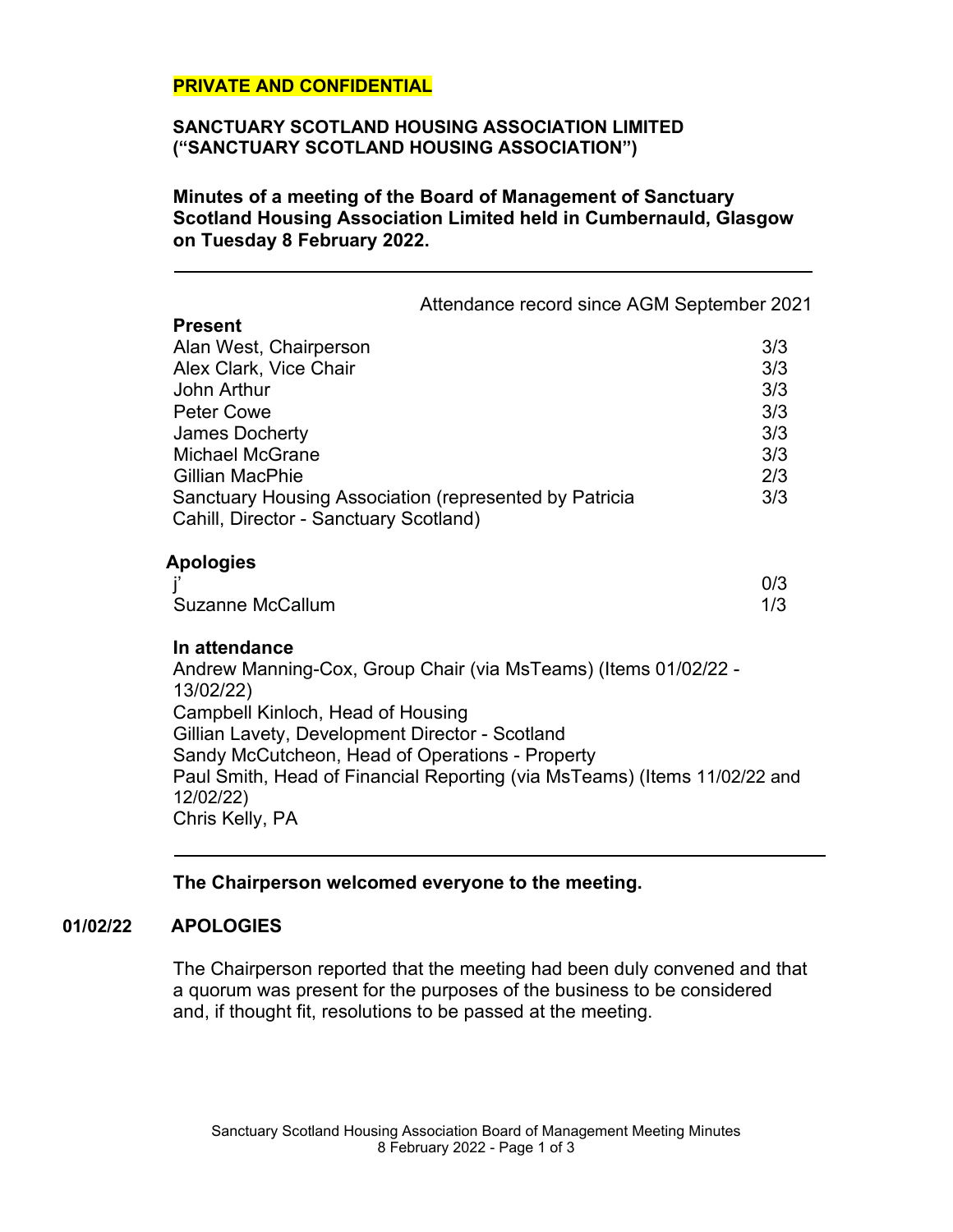# **PRIVATE AND CONFIDENTIAL**

# **SANCTUARY SCOTLAND HOUSING ASSOCIATION LIMITED ("SANCTUARY SCOTLAND HOUSING ASSOCIATION")**

### **02/02/22 DECLARATIONS OF INTEREST**

The Chairperson reminded members of the need, in accordance with the provisions of Sanctuary Scotland Housing Association's Standing Orders, to disclose any personal interests in relation to matters under consideration at the meeting that were out with the annual declarations made.

It was noted that such disclosures would be recorded under the relevant agenda items for ease of reference when producing 'extract minutes'.

# **03/02/22 MINUTES OF THE BOARD OF MANAGEMENT MEETING HELD ON 14 DECEMBER 2021**

The minutes of the meeting of the Board of Management held on 14 December 2021 were approved.

# **06/02/22 DIRECTOR'S REPORT**

The Board of Management considered a report providing an update on issues relating to Sanctuary Scotland Housing Association and its activities, which were not reported under other items on the agenda and to seek approval for items of an operational nature that lay within the Board of Management's remit.

Decision: The Board of Management approved the renewal of membership of the SFHA for 2022/2023.

Decision: The Board of Management endorsed the Group Board approval of a further three-year term for John Arthur on the Board of Management.

Decision: The Board of Management approved a further three-year term for Claire Barclay on the Central Area Committee.

# **08/02/22 ANNUAL ASSURANCE STATEMENT**

The Board of Management considered a report providing a timetable for complying with the 2022 Annual Assurance Statement requirements and confirmed how the National Residents Scrutiny Panel, Area Committees and Senior Management Team would be involved.